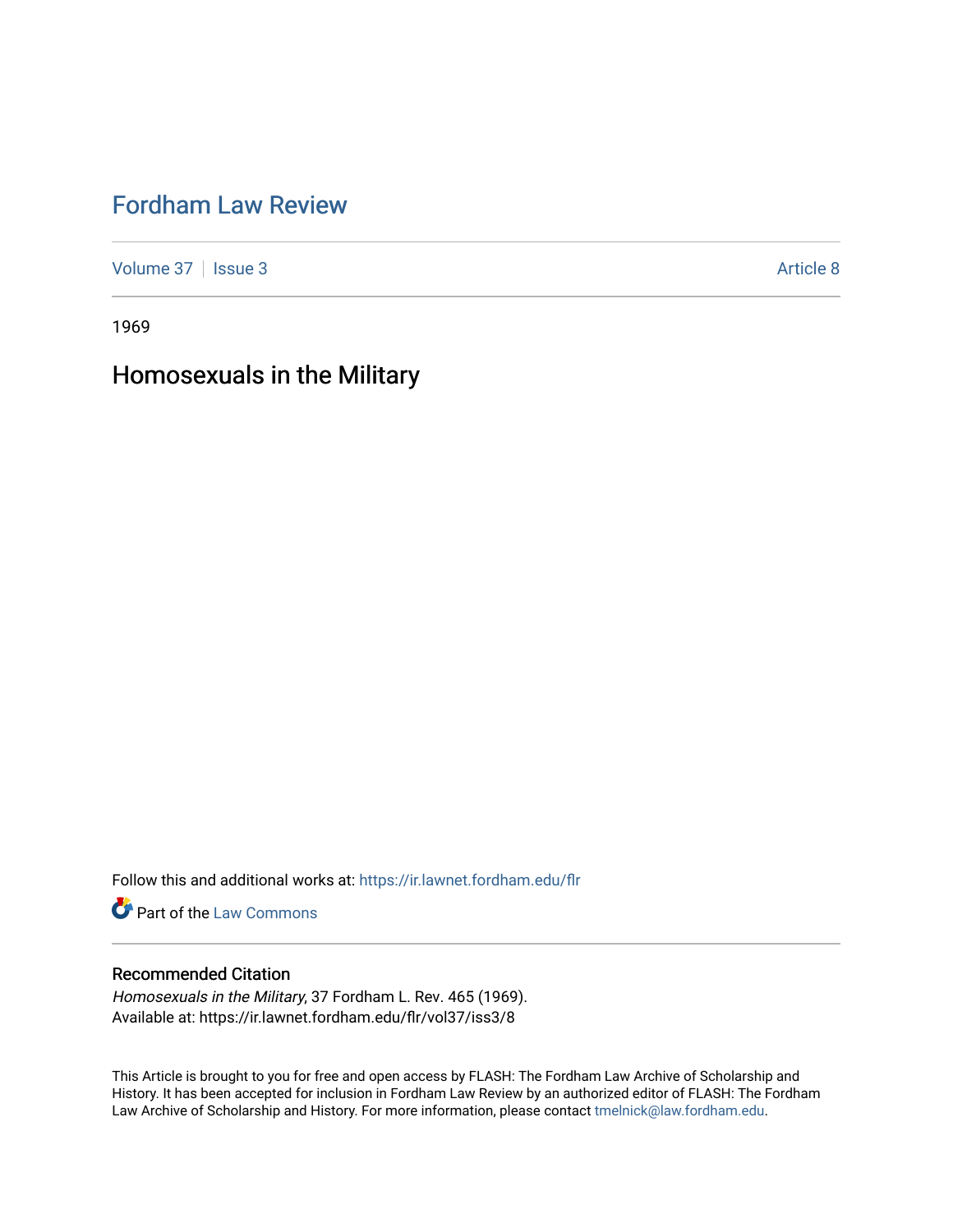## **HOMOSEXUALS IN THE MILITARY**

#### I. INTRODUCTION

The homosexual in the armed services presents, at the least, a unique situation. In the past armies have actively tried to assimilate this group with varying success.<sup>1</sup> The attitude of the United States military toward the homosexual began to receive concerted study during World War II, when investigations were made of the applications of the well-known "section **VIII"2** discharge, which provided prompt separation from service for those exhibiting various types of deviant behavior, under the heading: "Inaptness or Undesirable Habits or Traits of Character."<sup>3</sup>

Then, as today,<sup>4</sup> cases involving enlisted men were handled primarily through administrative procedures other than courts-martial, except when the offense was aggravated.<sup>5</sup> All cases of deviant behavior were processed before a board of three officers. When possible, one of these would be a medical officer, and a psychiatrist's report was utilized in lieu of testimony as to his examination of the accused and his findings. 6 Special courts-martial rules of procedure governed during board hearings, but counsel was not authorized.<sup>7</sup>

If the board decided that discharge was the appropriate remedy, the discharge could be either "White" (with honor) or "Blue" (without honor).<sup>8</sup> Discharge under section VIII was usually White, because "the conduct of the enlisted man during his current period of service has been such as would render his retention in the service desirable were it not for his inaptitude or lack of required adaptability for military service."<sup>9</sup> If the accused, however, had evinced psychopathic behavior, chronic alcoholism, or sexual perversion including homosexuality, he

**1.** Plato, The Symposium 48 (Penguin ed. W. Hamilton transl. **1951).**

2. AR **615-360,** Section VIII, **26** Nov. 1942 [hereinafter cited as Section VIII].

**3.** Id. West **&** Glass, Sexual Behavior and the Military Law, in Sexual Behavior and the Law 250, 251 (R. Slovenko ed. 1965) [hereinafter cited as West **&** Glass]. See generally McNiece **&** Thornton, Military Law from Pearl Harbor to Korea, 22 Fordham **L.** Rev. **155 (1953).**

4. Everhard, Problems Involving The Disposition of Homosexuals In The Service, 2 **JAG** Bull. No. **6** at 20, 21 **(U.SA.F.** Nov. **1960)** [hereinafter cited as Everhard].

**5.** West & Glass at 251. See also Section VIII, **fI** 51(c).

**6.** "Whenever available, a trained psychiatric examiner, or officer possessing such experience, will be called as a witness in the case and present his testimony to the board." Section **VIII,** U 51(c). See Clackum v. United States, **296 F.2d 226, 228 (Ct. Cl. 1960)** for a psychiatrist's finding' of "'sexual deviate manifested **by** homosexuality latent," based on a half-hour interview.

**7.** Section VII, U **51(d)(1).**

**8.** West & Glass at 252.

**9.** Section VIII, U 55(b). The provision is somewhat similar in effect to the current AR **635-200, 15** July **1966,** which provides that the type and character of separation issued upon administrative separation from current enlistment or period of service is to be determined solely **by** the member's military record, including behavior, during that enlistment or period of service.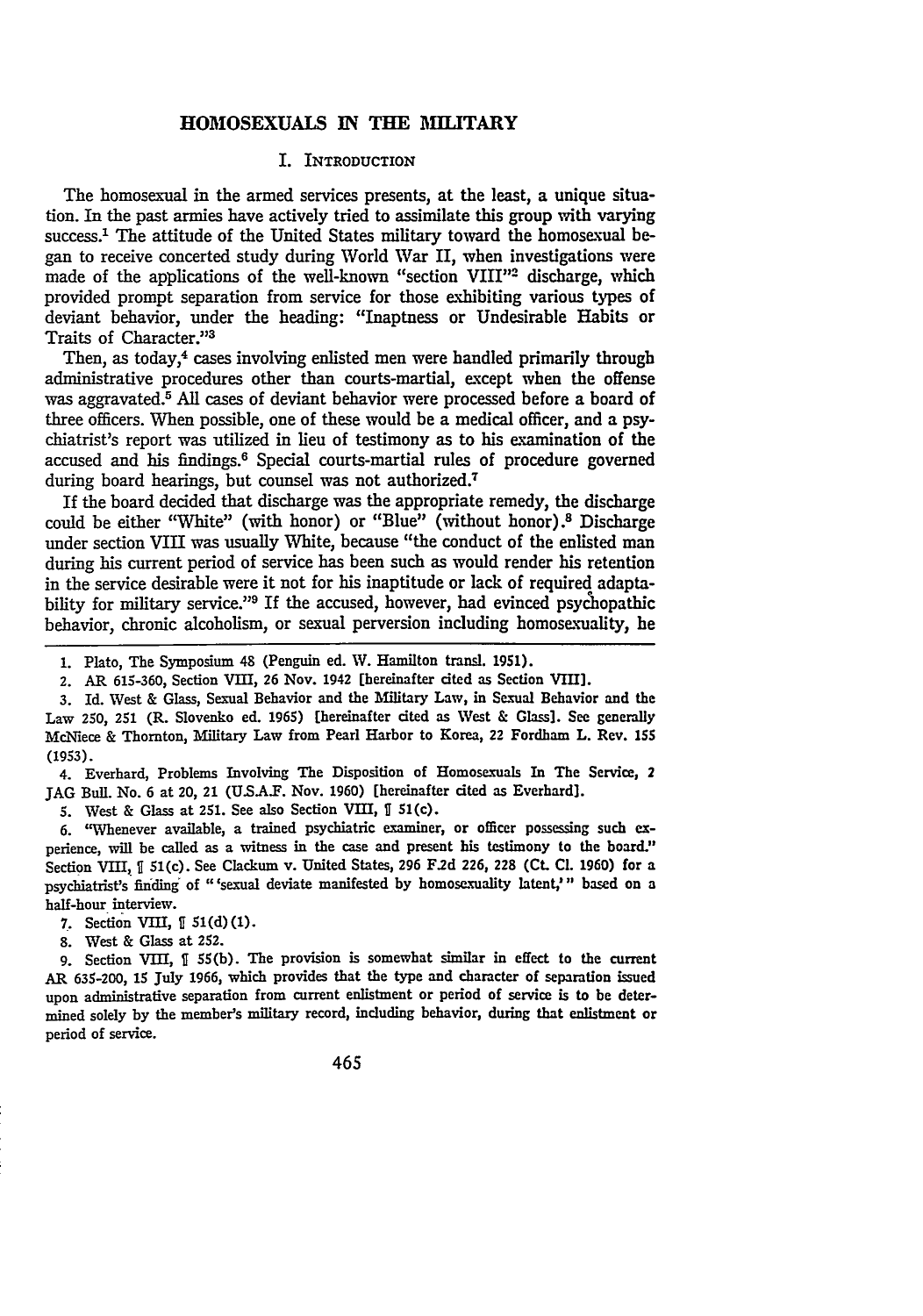received a Blue certificate. 10 Whether the certificate was White or Blue the discharge would contain a reference to section VIII as the reason for the discharge.<sup>11</sup> The *explicit* reason for the separation would not be noted. A Blue discharge only indicated that the exhibited maladjustment was more severe from a moral standpoint.<sup>12</sup> Officers falling within the proscriptions of section VIII were similarly dealt with either by courts-martial or appropriate administrative procedure.<sup>13</sup>

A study14 of ineffective soldiers found that homosexuals separated during World War II were usually given Blue discharges since "[w]hatever the root of their aberrant behavior, the Army found them guilty of serious breaches of discipline and since they were mentally responsible for their actions, they were punished—at least to the extent of being discharged without honor."<sup>16</sup> They were discharged as soon as possible after their aberrant behavior was brought to the attention of a responsible officer.<sup>16</sup> The study argued that the Blue discharge was often a benefit to the soldier in question since, if he had been charged before a court-martial, conviction would be almost certain, with the resulting loss of suffrage and the probability of a prison term.<sup>17</sup>

The Surgeon General's office conducted several studies during the War. In 1943 for example, the Army processed 20,620 "constitutional psychopaths" of whom 1,625 were presumably of the "homosexual type."<sup>18</sup> A National Research Council report followed 183 known homosexuals and found that 51 were rejected at induction (but only 29 of these for neuro-psychiatric reasons); 14 were prematurely discharged from service for various reasons; and 118 served from one to five years (58% as officers), concealed their homosexuality effectively, and had good records.<sup>19</sup>

Policies toward the homosexual became more liberal toward the end of the War, primarily through the efforts of the Surgeon General's Office.<sup>20</sup> Regula-

**13.** Id.

**18.** West & Glass at 252. William Menninger questioned the significance of these figures on the grounds that for every homosexual discovered **by** the Medical Department 5 or **10** were never detected. W. Menninger, Psychiatry in a Troubled World 225 (1948). Kinsey attributed the low figures to the announcement at the beginning of the war of the official policy of exclusion of homosexuals, who were thus induced to conceal their tendencies. 58 Sci. News Letter, July **1, 1950,** at **5.**

20. Id. at **253.**

<sup>10.</sup> West & Glass at 252.

**<sup>11.</sup>** "'Section VIII, AR 615-360; not eligible for reenlistment or induction.'" Section VIII, **ff** 54(a). In all papers other than the discharge certificate the actual cause of discharge was given, with reference to the appropriate regulation. Id.  $\llbracket$  54(b).

<sup>12.</sup> West & Glass at 252.

<sup>14.</sup> **1** E. Ginzberg, The Ineffective Soldier: The Lost Divisions (1959).

<sup>15.</sup> Id. at 92-93.

**<sup>16.</sup>** Id. at **93.**

**<sup>17.</sup>** Id.

**<sup>19.</sup>** West & Glass at 252.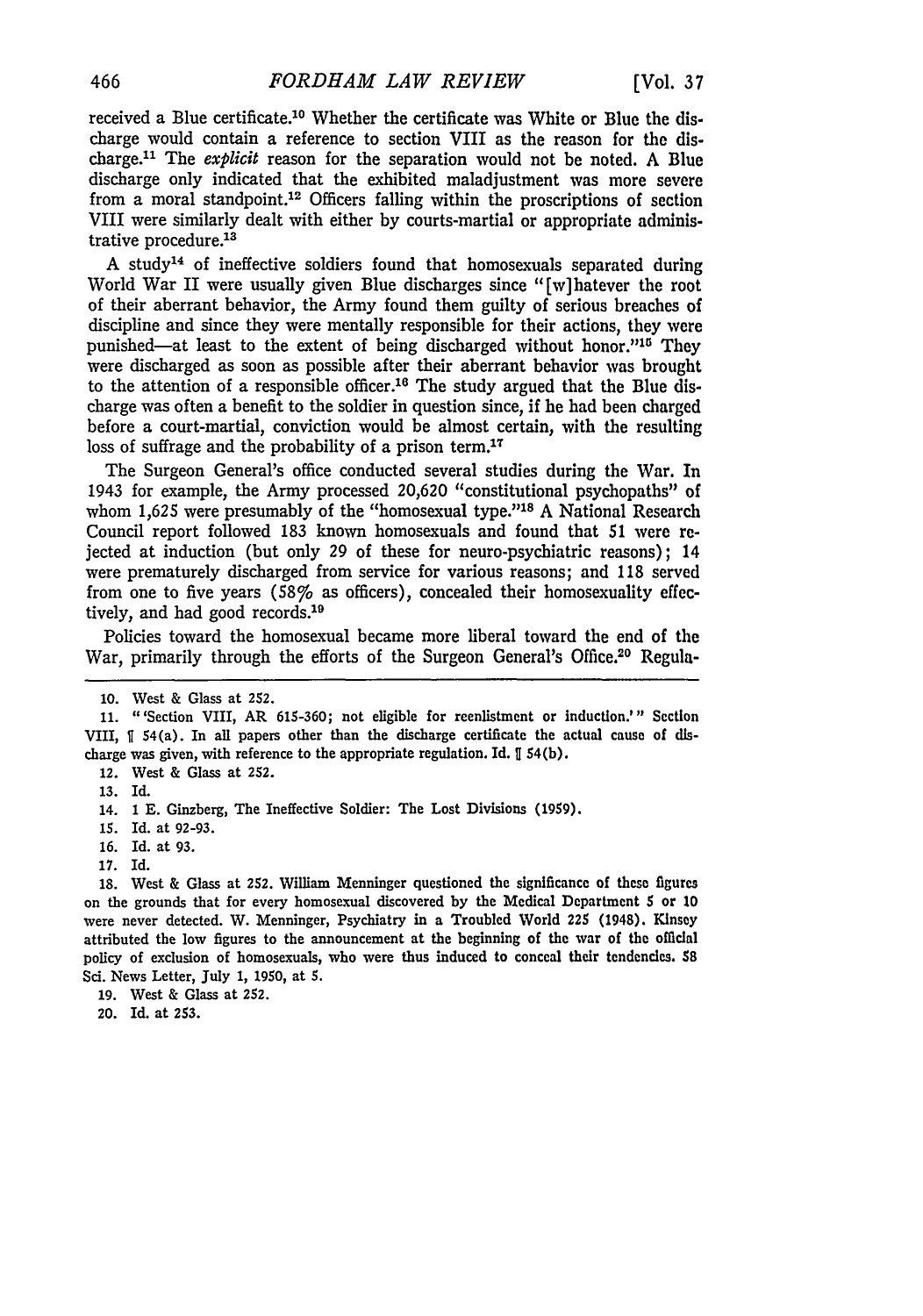tions related to the separation from service of the homosexual were directed to be applied only to those who were *"apprehended or were reported to have performed homosexual acts....*<sup>221</sup> Soldiers who merely sought advice or treatment from a psychiatrist or doctor were excluded.<sup>22</sup> Certain persons considered "reclaimable" were provided hospitalization.<sup>23</sup> Six months after these directives were promulgated, section VIII was superseded.<sup>24</sup> Aberrant behavior remained a cause for discharge, but deviant sexual behavior was specifically referred to as: "psychopathic personality manifested by antisocial or amoral trends, criminalism, chronic alcoholism, drug addiction, pathological lying, or sexual misconduct in the service. . . .<sup>225</sup> The type of discharge to be given was still not specified, but the form of discharge certificate was Blue.<sup>20</sup>

Further liberalizations in Army policy developed following the War. Enlisted men who were found to be inadaptable because of homosexual tendencies received an Honorable Discharge if they had committed no sexual offense while in the service and if their record of service otherwise justified an Honorable Discharge.<sup>27</sup> Officers were permitted to resign under the same conditions.<sup>28</sup>

21. Id. True or confirmed homosexual officers could resign for the good of the service; enlisted men were processed under section VIII and given a Blue discharge; either officers or enlisted men could demand a court-martial. War Dep't Circular No. **3,** §§ 2(a)(I)-(3) **(3** Jan. 1944).

22. West & Glass at **253.**

**23.** Id. These were usually first offenders, those under undue influence, especially **by** a person of superior age or grade, and those acting as a result of intoxication, immaturity, use of drugs, or curiosity. The confirmed homosexual would probably not have been considered "reclaimable" considering military attitudes and facilities for treatment, since a cure usually requires "psychiatric-psychoanalytic treatment of one to two years' duration, with a minimum of three appointments each week-provided the patient really wishes to change." **E.** Bergler, Homosexuality: Disease or Way of Life? **188 (1956)** (emphasis deleted).

24. AR **615-368,** 20 July 1944, as revised 7 March 1945. This regulation also superseded those sections of War Dep't Circular No. **3,** supra note 21, which pertained to enlisted men. The three-officer board was retained, one being a medical officer, and psychiatric testimony was required.

25. AR 615-368, 7 March 1945,  $[1(a)(2)$ .

**26.** Id. **% 5.** West **&** Glass noted that the Surgeon General's office tried to change this practice but failed since, "'[i]t was apparently feared that many homosexuals who were well adjusted would seek to be discharged and that others might claim to be homosexual for the purpose of getting out of the Army with honorable discharges." West & Glass at 254. The authors argue that the belief that non-homosexuals would feign homosexuality is fallacious, pointing out the possibility of more socially acceptable forms of simulation of cause for discharge, such as physical illness. Id.

**27.** West **&** Glass at 254-55. As before, the enlisted man could not **be** separated on the sole basis of a confession of homosexuality; "adequate evidence of psychological maladjustment due to homosexual tendencies which rendered the individual inadaptable for service" was sufficient. Id. See AR **615-368, 10** April 1945, *2Y.*

28. West & Glass at 255.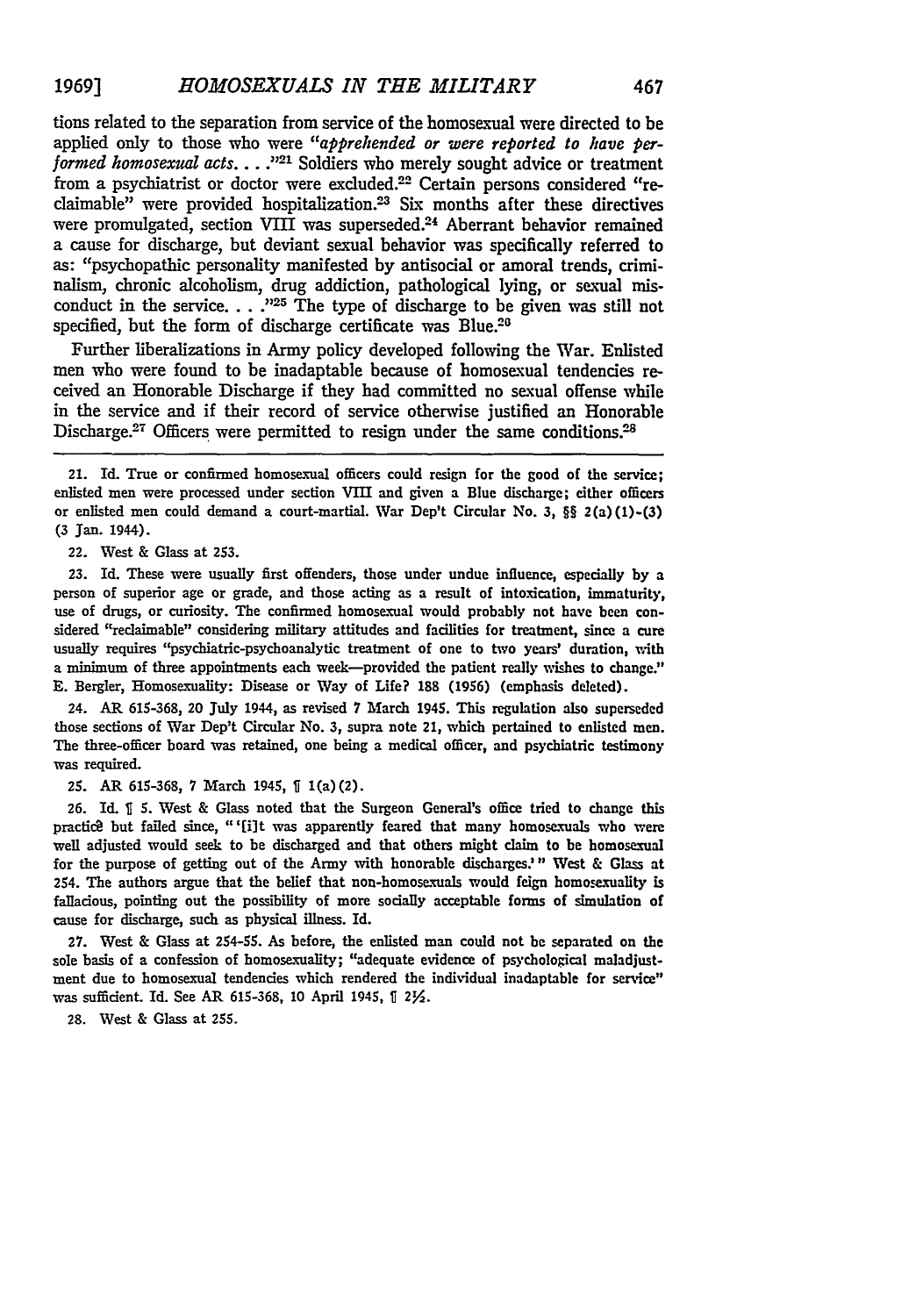#### H.<sup>"</sup> DEVELOPMENT OF CURRENT REGULATIONS

Military attitudes toward the homosexual began to shift after 1947 as the lenient applications of the rather liberal rules and regulations gave way to much stricter procedures.<sup>29</sup> The new Department of Defense issued a directive to be applied uniformly by all services "in all cases involving homosexual tendencies or acts."130 A Department policy statement recited that "known homosexual individuals were military liabilities and security risks who must be eliminated."<sup>31</sup> As this policy became effective in the early 1950's, three "classes" of homosexuals were defined in military regulations.<sup>32</sup> A Class I homosexual is a person who, while under military jurisdiction, has engaged in a homosexual act involving force, fraud, intimidation, or a minor.<sup>33</sup> Class I homosexuals are subject to a general court-martial, and are usually sentenced to fines, imprisonment, and punitive discharges, either Dishonorable or Bad Conduct.<sup>34</sup> A Class II homosexual is a person who, while in the service, has wilfully engaged in one or more homosexual acts, or has proposed or attempted to do so under conditions not involving force, fraud, intimidation, or minors. Such a person usually

**31.** Id. West & Glass argue that the new policy was attributable at least in part to the Senate investigations on homosexuals in government. See Senate Comm. on Expenditures in the Executive Departments, Employment of Homosexuals and Other Sex Perverts in Government, S. Doc. No. 241, 81st Cong., 2d Sess. (1950); SECNAV Instruction 1900.9(4) (a), 20 April 1964.

32. See AR 635-89, 15 July 1966; AFR 35-66, 17 March 1959; AF Man. 39-12, 1 September 1966; SECNAV Instruction 1900.9, 20 April 1964.

33. Military law defines a minor as a person under 16. **E.g.,** SECNAV Instruction 1900.9(6) **(b)** (2), **(c) (1).**

34. West & Glass at 256-57. Army regulations, which parallel those of the other services, provide the following types of separation: Honorable Discharge under AR 635-200, 15 July 1966 (enlisted men) and AR 635-5, 23 January 1967 (officers), given for the convenience of the government, expiration of enlistment, minority, resignation, dependency or hardship, disability, revocation or termination of appointment, or discharge to accept appointment; General Discharge under AR 635-200, **15** July 1966 (enlisted men) and AR 635-5, **23** January 1967 (officers), given for the convenience of the government, disability, disloyalty or subversion, expiration of enlistment, minority, resignation-unsuitability, and homosexuality; Undesirable Discharge under AR 635-200, 15 July 1966 (enlisted men), given for misconduct, homosexuality, qualified resignation-unfitness, disloyalty, subversion, absence without leave, or desertion; Discharge (under other than honorable conditions) under AR **635-5, 23** January 1967 (officers), given for conviction of a felony **by** civil authorities or a security violation; Bad Conduct Discharge, ordered **by** general or special courts-martial; Dishonorable Discharge ordered **by** general courts-martial. Officers found to be homosexuals may resign for the good of the service in lieu of court-martial under AR **635-89,** 15 July **1966.** Note that Honorable, General and Undesirable discharges may be given by administrative procedures. Dismissal is an appropriate sentence only for an officer, and is equivalent to a Dishonorable Discharge. Bednar, Discharge and Dismissal as Punishment in the Armed Forces, 16 Military L. Rev. 1, 34 (1962) (hereinafter cited as Bednar]; see M. Edwards & **C.** Decker, The Serviceman and the Law 43 (1951).

**<sup>29.</sup>** Id.

<sup>30.</sup> Id. at 256.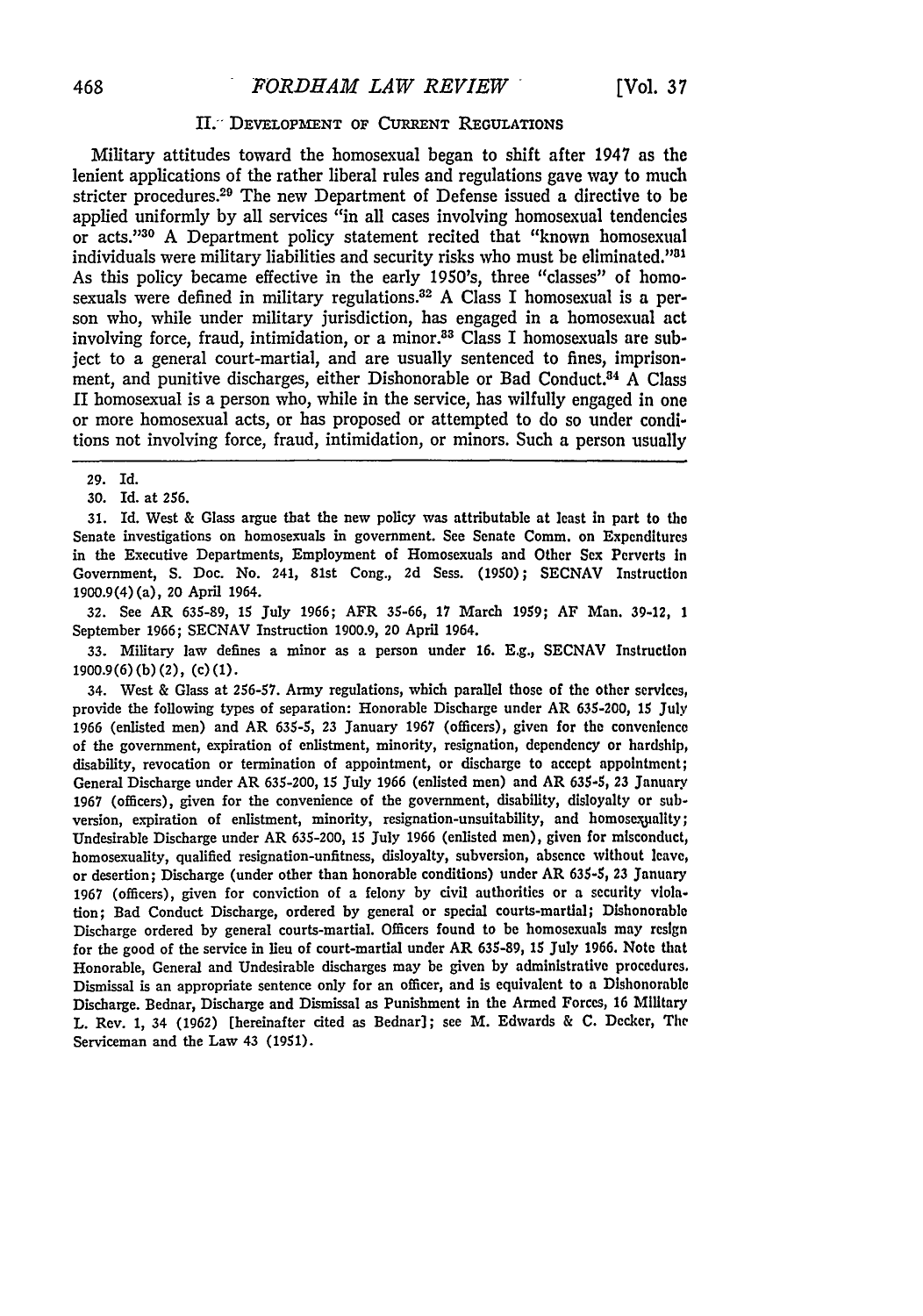receives an Undesirable Discharge, with the reason for discharge incorporated by reference on the certificate to the appropriate regulation. $35$  Most current cases are Class II.<sup>36</sup> A Class III case is a person who exhibits, professes, or admits to homosexual tendencies, or habitually associates with persons known to him to be homosexuals, but who has not, so far as is known, engaged in a homosexual act, or attempted or proposed to another to do so either while in the service or before his induction. Current regulations mandate an Honorable or General Discharge in Class III cases.

A study<sup>37</sup> of 201 soldiers investigated for homosexuality found that  $74.6\%$ received Undesirable Discharges, 16.4% were retained in the service, 5% received General Discharges, 1.5% resigned (these were all officers), and 2.5%6 received other discharges. Investigation of these cases through the Office of Special Investigations from initiation until final disposition varied from one to fifteen months, with an average period of five months.<sup>38</sup>

Retention in the service has been permitted by a series of modifications to the regulations beginning in 1955.39 Problems involving disclosure of confidential interviews by psychiatrists and doctors were alleviated.40 In Class III cases Honorable or General Discharges, depending on the character of the accused's service, have been made mandatory.<sup>41</sup>

### III. INTERPRETATIONS OF REGULATIONS AND ARTICLE 125, UCMJ

Homosexuals who fall within Class I or Class II may also<sup>42</sup> be subject to courts-martial under article 125 of the Uniform Code of Military Justice,<sup>43</sup>

**35. See Army and Air Force Regulations, supra note 32; SECNAV** Instruction **1900.9 (4) (b), 20** April 1964.

**36.** West **&** Glass at 257. Class **H** cases often accept the Undesirable Discharge through a waiver of general court-martial charges. Id. at 258-59. Officers may resign for the good of the service. Both officers and enlisted men who resign or accept an Undesirable Discharge must sign a waiver recognizing that separation will be under conditions other than honorable, that federal and state veterans' rights will be lost, and that they expect to find difficulty in civilian life due to the character of their separation. E.g., SECNAV Instruction **1900.9(6)** (c) (2) **(b) (1)** (2), 20 April 1964.

**37.** Reported in **West,** Doidge & Wiliams, An Approach to the Problem of Homosexuality in the Military Service, 115 Am. J. Psychiatry **392** (1958).

**38.** Id.

**39.** West **&** Glass **at 258. But see, e.g.,** AR **635-89, 15** April 1955, as modified, **8** Sept. **1958,** as further modified, 14 April 1959.

40. West & Glass at 258. But see Manual for Courts-Martial, United States, **1969, 9** 150(b), *J* 151(c)(2), which would suggest that the doctor-patient privilege is not as stringent as during the post-war "liberal" period. See generally Uniform Code of Military Justice, art. **31,** 10 **U.S.C.** § **831** (1964) [hereinafter cited as **UCMJ].**

41. West & Glass at 268-69; see, e.g., AR 635-200, 15 July **1966.**

42. Some cases have gone so far as to report a stipulation that the accused under **UCMJ,** art. 125, 10 **U.S.C.** § 925 (1964), was a Class II homosexual. **United** States **v.** Rivera, 12 **U.S.C.T.A.** 507, 31 C.M.R. **93** (1961); United States v. Sheehan, **29** C.M.R. **887 (1960).**

43. **UCMJ,** art. 125, **10 U.S.C.** § **925** (1964). **This** article **states:** "Sodomy. (a) **Any**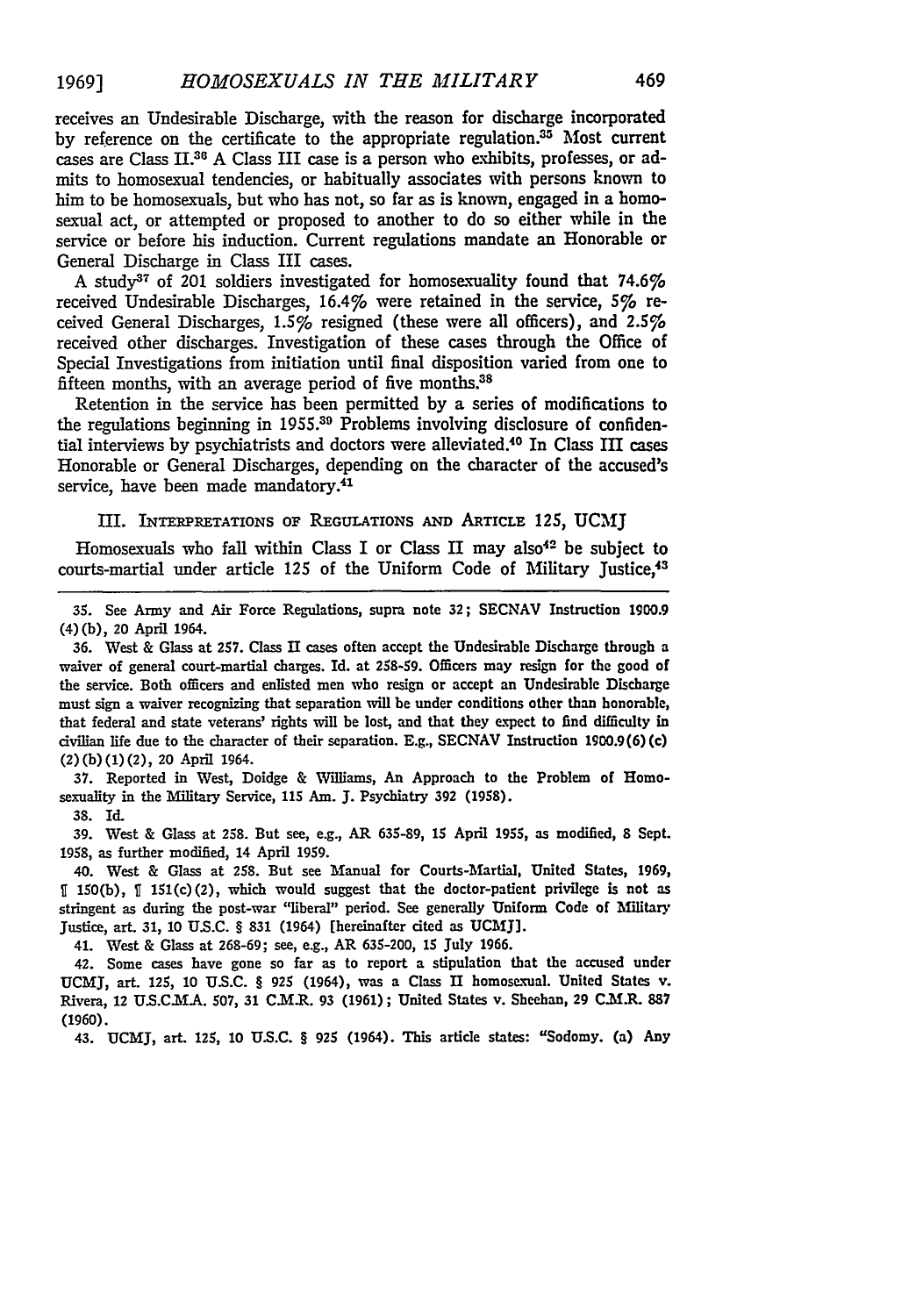which condemns sodomy and bestiality. This article, however, has not served to pre-empt administrative discharge procedures in many cases involving homosexuals.44 Cases arising under this article and relevant regulations illustrate the military procedures used in dealing with them. In addition to prosecution under article 125, officers may also be subject to prosecution under article 134, as in one Navy case.<sup>45</sup> There a commander was found not guilty of sodomy but guilty of committing an indecent, lewd and lascivious act, and was dismissed under article 134<sup>46</sup> with forfeiture.<sup>47</sup>

In another case<sup>48</sup> petitioner, charged with certain violations of articles 125 and 134, had not been permitted to submit a signed statement requesting an Undesirable Discharge in lieu of undergoing court-martial, as permitted under an Army regulation.<sup>49</sup> On petitioner's habeas corpus request after conviction by the court-martial, the court discussed *Burns v. Wilson,"0* noting that it was limited by that Supreme Court decision to examining whether the general court-martial had jurisdiction, and whether all the contentions of petitioner had been heard and considered fully and fairly by the military tribunals. The petition was denied.

A rather interesting Air Force procedure was examined by the Court of Claims

person subject to this chapter who engages in unnatural carnal copulation with another person of the same or opposite sex or with an animal is guilty of sodomy. Penetration, however slight, is sufficient to complete the offense. (b) Any person found guilty of sodomy shall be punished as a court-martial may direct." Id. See W. Aycock & **S.** Wurfel, Military Law Under The Uniform Code of Military Justice (1955). **See** also United States v. Cook, 15 U.S.CM.A. 436, **35** C.M.R. 408 **(1965);** United States v. Bennington, 12 **U.S.C.M.A. 565,** 31 CM.R. **151** (1961).

44. West & Glass at **271;** see Grant v. United States, 162 Ct. **Cl.** 600, **611 (1963).** AFR 35-66, 17 March 1959, concerning Air Force discharge procedures for homosexuals, see text accompanying note **32** supra, did "no more than set up an extraordinary procedure for the administrative elimination of homosexual persons if resort to this method, rather than trial by court-martial, is determined to be the preferred action **by** those empowered to make such decision." United States v. Sheehan, **29** C.M.R. 887, **889 (1960).**

45. Augenbick v. United States, **377** F.2d **586** (Ct. **Cl. 1967),** cert. granted, **390** U.S. 1038 (1968).

46. **UCMJ,** art. 134, **10 U.S.C.** § 934 (1964). Note that "Eain officer who publicly associates with known sexual deviates to the disgrace of the Armed Forces is guilty of an offense against Article 133, UCMJ." Murphy, The Soldier's Right to a Private **Life,** 24 Military L. Rev. **97,** 119 n.128 (1964); see United States v. Hooper, 9 **U.S.C.M..** 637, 26 C.M.R. 417 (1958).

47. "Forfeiture" means loss of pay and allowances. Augenblick v. United States, 377 F.2d 586, 607 (Ct. **C1.** 1967).

48. Bokoros v. Kearney, 144 F. Supp. 221 (ED. Tex. 1956).

49. AR 600-443, April **10,** 1954. As a Class II homosexual, had petitioner been offered an Undesirable Discharge and had he refused to accept it, he could have been given a Bad Conduct Discharge after a court-martial. United States v. Betts, 12 U.S.C.M.A. 214, 30 C.M.R. 214 (1961).

50. 346 U.S. 137 (1953).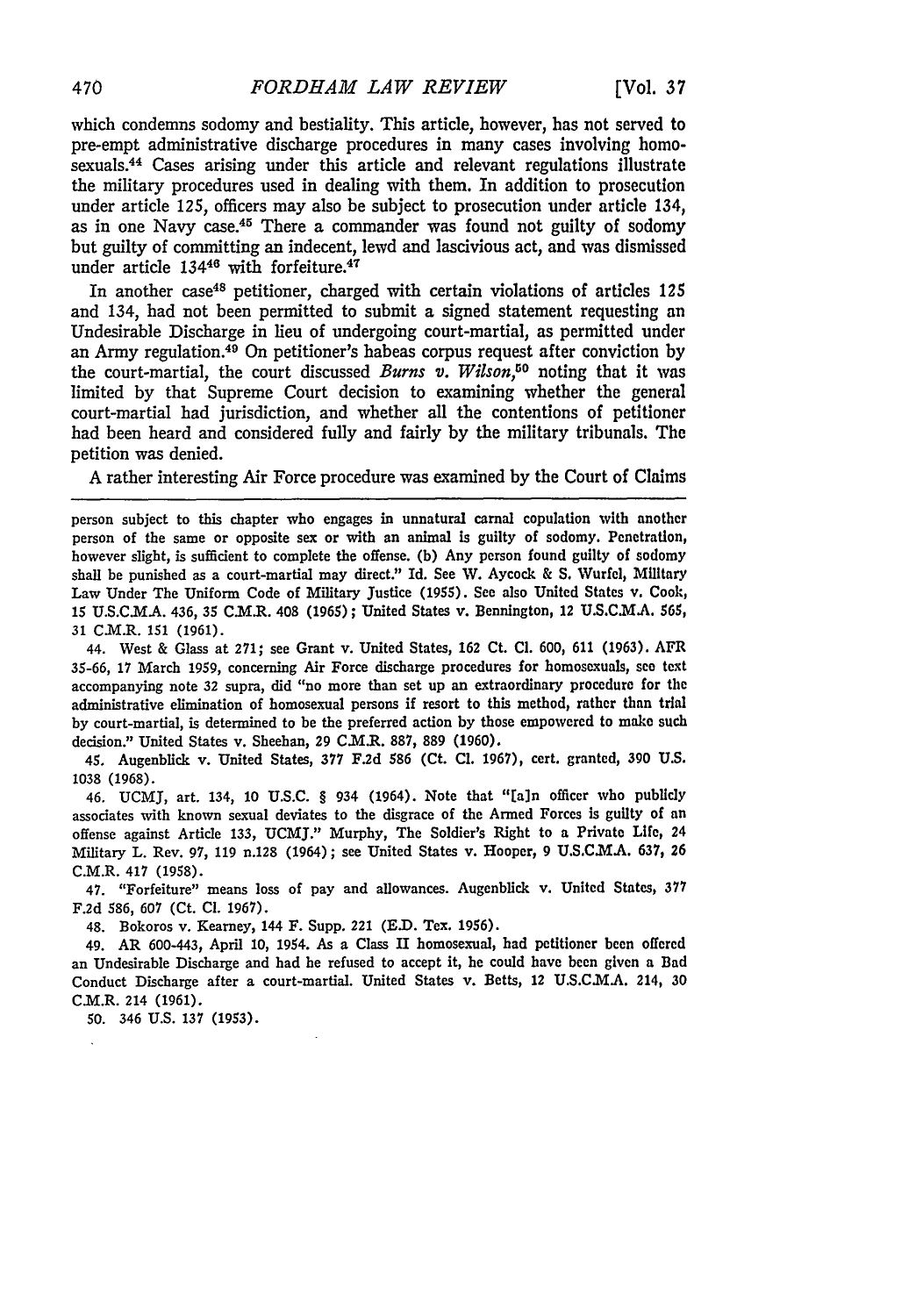*in Clackunt v. United States.51* Petitioner, accused of homosexuality, had been given an opportunity to resign.<sup>52</sup> She refused and demanded trial by courtmartial. Charges were preferred against her but were not referred for investigation, as the court found was required by courts-martial statutes. $5<sup>3</sup>$  Instead, she was summarily discharged under an Air Force regulation<sup>54</sup> which provided that if the evidence was so insubstantial that a conviction by court-martial would be unlikely the executive officer of the Air Force could in effect convict the person and impose a penalty, in this case a discharge under conditions other than honorable with resulting loss of reputation, rights and benefits.<sup>55</sup> Interestingly, the charges and evidence, which included a psychiatric evaluation reflecting "a diagnosis of sexual deviate manifested by homosexual latent,"50 3 based on a half-hour interview, were revealed to the petitioner only after her discharge. The government contended that this "remarkable arrangement," as the court characterized it, was necessary "in the interest of an efficient military establishment for our national defense."<sup>57</sup> The court found that the "Air Force had the undoubted right to discharge her whenever it pleased, for any reason or for no reason, and by so doing preserve the Air Force from even the slightest suspicion of harboring undesirable characters. But it is unthinkable that it should have the raw power, without respect for even the most elementary notions of due process of law, to load her down with penalties."<sup>58</sup> The court further found that "[t]he so-called 'hearing' before the Air Force Discharge Board was not a hearing at all, in the usual sense of that word. It was a meaningless formality, to comply with the regulations."<sup>59</sup> The court vacated the discharge and awarded petitioner back pay.<sup>60</sup> In contrast, the same court in *Grant v*. *United States*<sup>61</sup> found that article 125 did not mandate a court-martial in every

54. AFR **35-66(5) (b) (1),** 17 March **1959.** The court noted that the regulation "is as if a prosecuting attorney were authorized, in a case where he concluded that he didn't have enough evidence to obtain a conviction in court, to himself impose the fine or imprisonment which he thought the accused person deserved." **296 F.2d** at **228.**

- **55.** See text accompanying notes **76-88** infra.
- **56. 296 F.2d** at 228.
- **57.** Id.
- **58.** Id.

**59. 296 F.2d** at **229;** see Van Bourg v. Nitze, **388 F.2d 557,** 564 **(D.C. Cir. 1967).** In another case, failure to notify the accused of various procedural rights as required **by** regulations was not sufficient to reverse the sodomy conviction of a Class **II** homosexual. United States v. Sheehan, 12 **U.S.C.MA. 507, 509,** 29 CI.MR. **887, 889 (1960).** See also Note, Judicial Review of Discharge Classifications Determined in Military Administrative Proceedings, **70** Harv. L. Rev. **533** (1957).

60. Back pay is commonly awarded in illegal discharge cases. See, e.g., Egan v. United States, **158** F. Supp. **377** (Ct. **CL** 1958); Boruski v. United States, *155* F. Supp. **320 (Ct. CL** 1957); Shapiro v. United States, 69 F. Supp. **205 (Ct. CL** 1947).

**61. 162** Ct. **CL 600 (1963).**

**<sup>51.</sup> 296** F.2d 226 (Ct. **Cl.** 1960).

**<sup>52.</sup>** See AFR 35-66(5) **(b) (1), 17** March **1959.**

**<sup>53. 296</sup> F.2d** at **227.**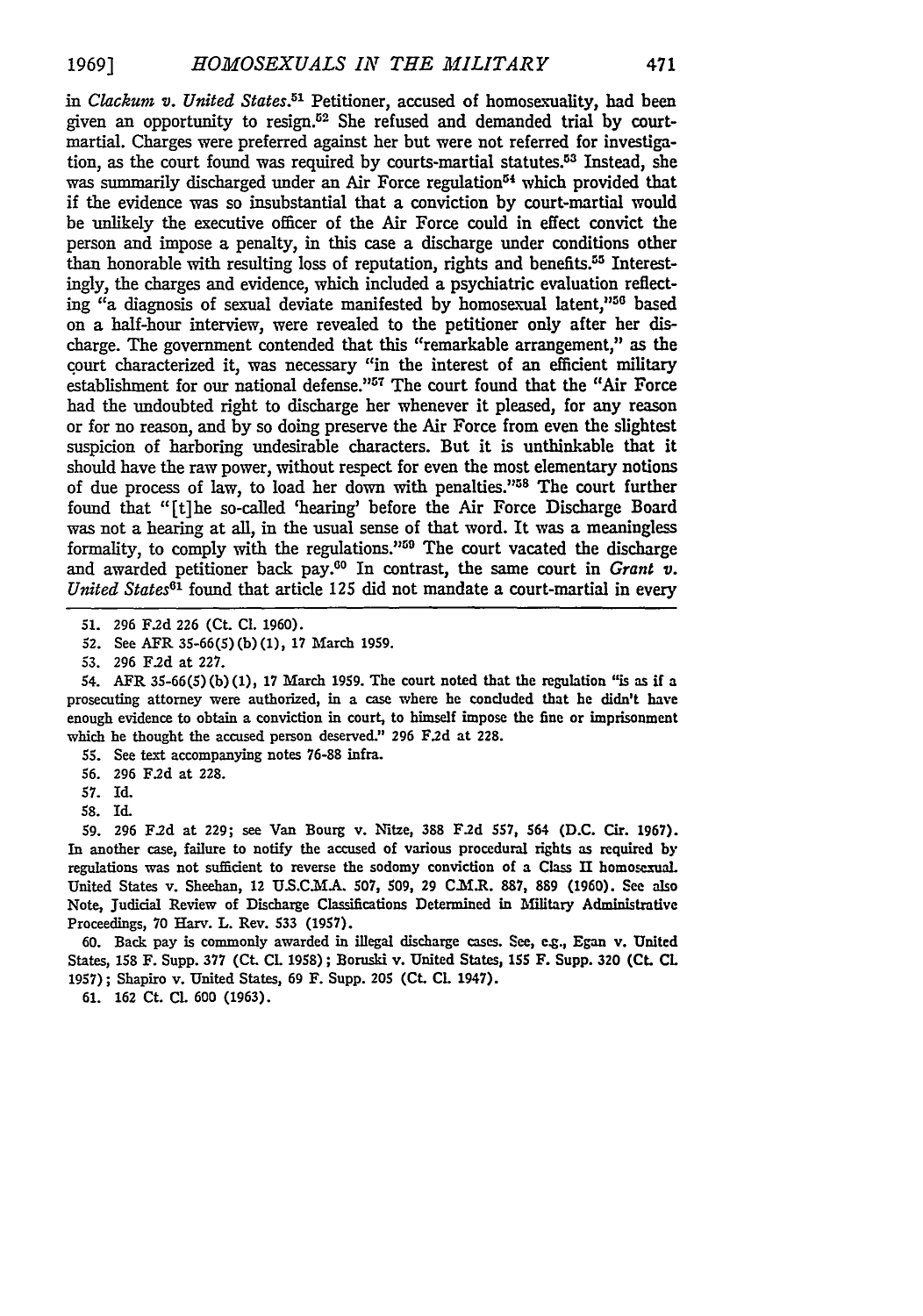case of sodomy, and that the Navy was not precluded from discharging petitioner through administrative procedures.<sup>62</sup>

### **IV. PUNISHMENT** THROUGH DISCHARGE

The Class II homosexual is usually given an Undesirable Discharge.<sup>68</sup> There has been much discussion about the punitive nature of this type of discharge.<sup> $04$ </sup> The court in *Grant,* while upholding petitioner's General Discharge, argued that "[o]nly a court-martial can impose a punitive discharge . **. . ."0** One writer noted that "there are only three forms of discharge recognized as punitive (dismissal [Officers], dishonorable and bad conduct) ... **."GO** On the other hand, since approximately *90%* of all discharges issued are honorable, there is truth in the statement "anything less than an honorable discharge is viewed as derogatory, and inevitably stigmatizes the recipient." $67$  The inevitable loss to reputation caused by a discharge less than honorable may make it difficult for the recipient to find civilian employment.68 The recipient of an Undesirable Discharge also faces losing valuable post-separation benefits, such as pay for accrued leave<sup>69</sup> and burial in a national cemetery.<sup>70</sup> The recipient of an Undesirable Discharge may receive numerous other veterans' benefits, such as pensions for disabilities,<sup>71</sup> vocational rehabilitation,<sup>72</sup> loans,<sup>73</sup> special housing,<sup>74</sup> hospitalization,<sup>75</sup> out-patient medical or dental treatment,<sup>76</sup> and compensation for service-connected and non-service-connected death, $77$  if cleared by the agency administering his benefit. His eligibility for seeing-eye dogs and mechan-

**62.** Petitioner had admitted to sodomous acts as a passive partner with a **female** prostitute. The appellate procedure in this case involved reviews by a field board, Enlisted Performance Evaluation Board, Chief of Naval Personnel, Navy Discharge Review Board and Board for Correction of Naval Records. The Court of Claims affirmed the validity of his General Discharge. Id.

63. See notes 35 & 36 supra. See also note 34 supra.

64. See, e.g., Dougherty & Lynch, The Administrative Discharge: Military Justice?, **33** Geo. Wash. L. Rev. 498 (1964).

- 65. **162** Ct. CI. at 609.
- 66. Bednar at 12.
- 67. Bland v. Connally, **293** F.2d **852, 853** n.1 **(D.C.** Cir. 1961).
- 68. Post separation difficulties are recognized **by** the military. See note 36 supra.
- 69. **37** U.S.C. §§ 501(a) (1) (A)-(B) (1964).

**70.** 24 U.S.C. § 281(a) **(1)** (1964). He is also ineligible for a headstone marker. 24 **U.S.C.** § 279(a) (1964).

- **71.** Bednar at **37-38.** See generally **38** U.S.C. §§ **301, 501** et. seq. (1964).
- **72.** Bednar at 38. See generally **38** U.S.C. § 1501 et. seq. (1964).
- **73.** Bednar at **38.** See generally 38 U.S.C. § 1801 et. seq. (1964).
- 74. Bednar at **39.** See generally **38** U.S.C. § **801** et. seq. (1964).
- **75.** Bednar at **39.** See generally **38** U.S.C. § 601 et. seq. (1964).
- **76.** Bednar at 40.

**77. Id.** at 41. See generally 38 **U.S.C.** § **501** et seq. (1964). He is also eligible subject to review for domiciliary care, Bednar at **39;** prosthetic appliances, id. at 40; and burial expenses, id. at 41.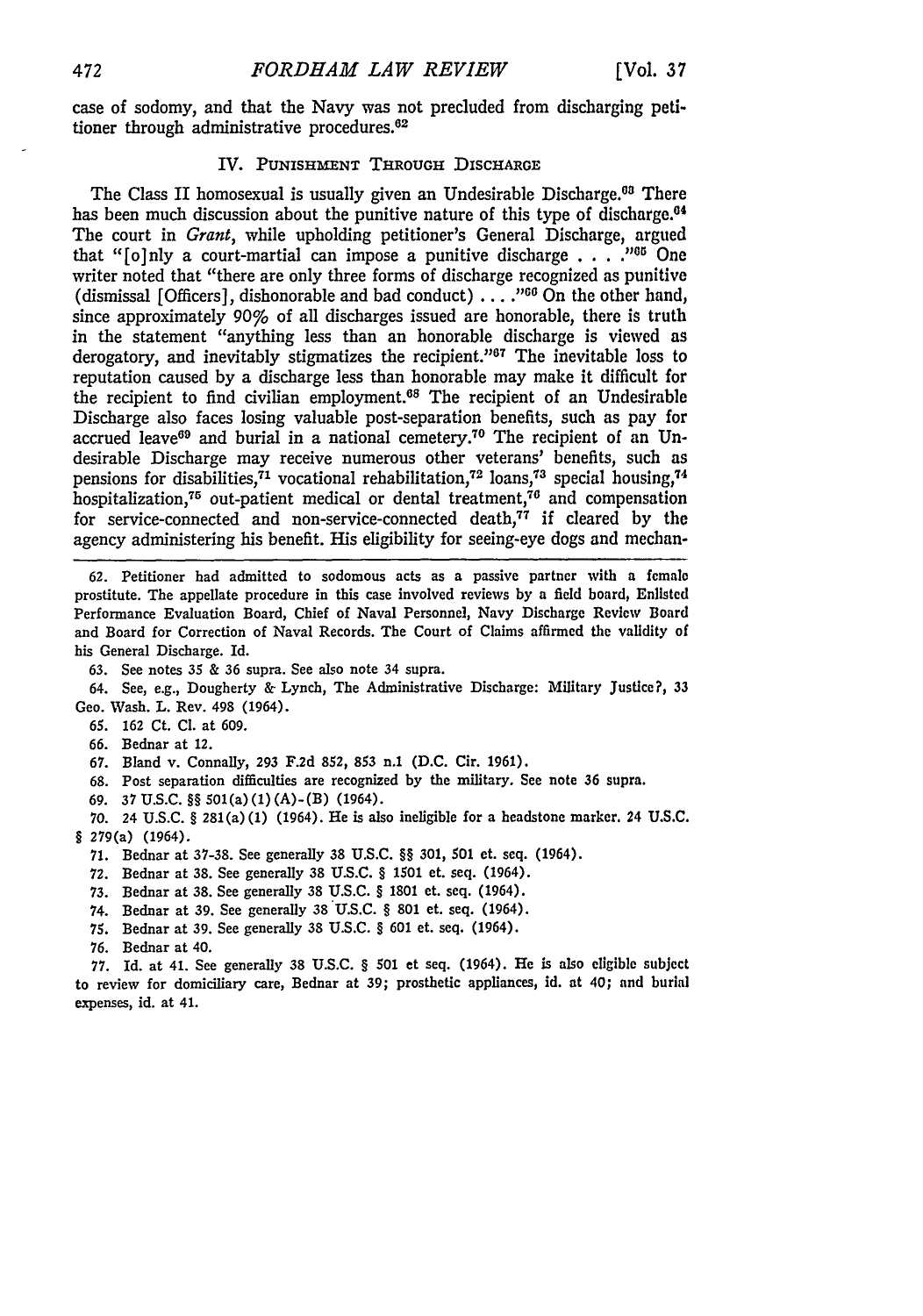ical electronic equipment,<sup>78</sup> and for automobiles<sup>70</sup> depends upon his entitlement to disability compensation. In general holders of Honorable or General Discharges are entitled to all of the above benefits, if needed; holders of Bad Conduct or Dishonorable Discharges are entitled to none of them.<sup>80</sup>

#### V. PSYCHOLOGICAL ASPECTS OF THE HoMosExuAL IN **THE** MILITARY **AND SUGGESTED METHODS OF** SEPARATION

It is generally agreed that in civilian life most homosexuals are able to assimilate themselves and circumvent the predominantly anti-homosexual attitudes.<sup>81</sup> Even before induction into the services, however, the homosexual is forced to choose between concealing his tendencies, if possible, or revealing them. $82$ 

It is much more difficult for the homosexual to maintain his dual identity while in the armed services, which assume total control, especially of enlisted men.<sup>83</sup> The concept that the greater isolation of military living and working conditions contributes to a higher incidence of homosexuality than that found in civilian life has been questioned,<sup>84</sup> but is generally accepted.<sup>85</sup> Many homosexuals who were adjusted to civilian life "broke down either immediately after induction or after they had tried without success to cope with their problems in what was a demanding and unsympathetic environment."<sup>86</sup> Studies reveal that the homosexual fears bodily harm, is constantly tempted, and faces the pressure of immediate discharge, perhaps without honor, if exposed.<sup>87</sup> The service records reveal, however, that "homosexuality per se has no relationship to ability to perform good military service."88 Indeed, many, concealing their

82. "The last of 70 items on the medical-history form prospective draftees must fill out when they report for physicals reads, 'Have you ever had or have you now . . . homosexual tendencies?' If a homosexual checks the 'no' box, he violates a federal law and risks fine and imprisonment. If he checks 'yes,' he is disqualified. . . [Hlomosexuals are ineligible for 2.5 million federal jobs under Civil Service." Sanford, Boxed In, New Republic, May 21, 1966, at 8. The federal sanction for falsely completing the medical-history farm is a fine of not more than \$10,000 and imprisonment for not more than 5 years, or both. **18 U.S.C.** § 1001 (1964).

- 83. 2 E. Ginzberg, supra note 81, at 11-12.
- 84. West & Glass at 251.
- 85. 3 E. Ginzberg, The Ineffective Soldier: Patterns of Performance 42 (19S9).
- 86. Id.
- 87. 2 E. Ginzberg, supra note 81, at 232.
- 88. Everhard at 20.

<sup>78.</sup> Bednar at 40. See generally 38 U.S.C. § 614 (1964).

**<sup>79.</sup>** Bednar at 41. See generally 38 U.S.C. § 1901 (1964).

**<sup>80.</sup>** Bednar at 34-42. For a complete list of post-separation benefits in relation to type of discharge, see Hearings on **S.** 3096 Before the Senate Armed Services Comm, 83d Cong., **2d** Sess. 28-29 (1954). See also Lemer, Effect of Character of Discharge and Length of Service on Eligibility to Veterans' Benefits, 13 Military L. Rev. 121 **(1961).**

**<sup>81.</sup>** 2 **E.** Ginzberg, The Ineffective Soldier: Breakdown and Recovery **11,** 12 (1959).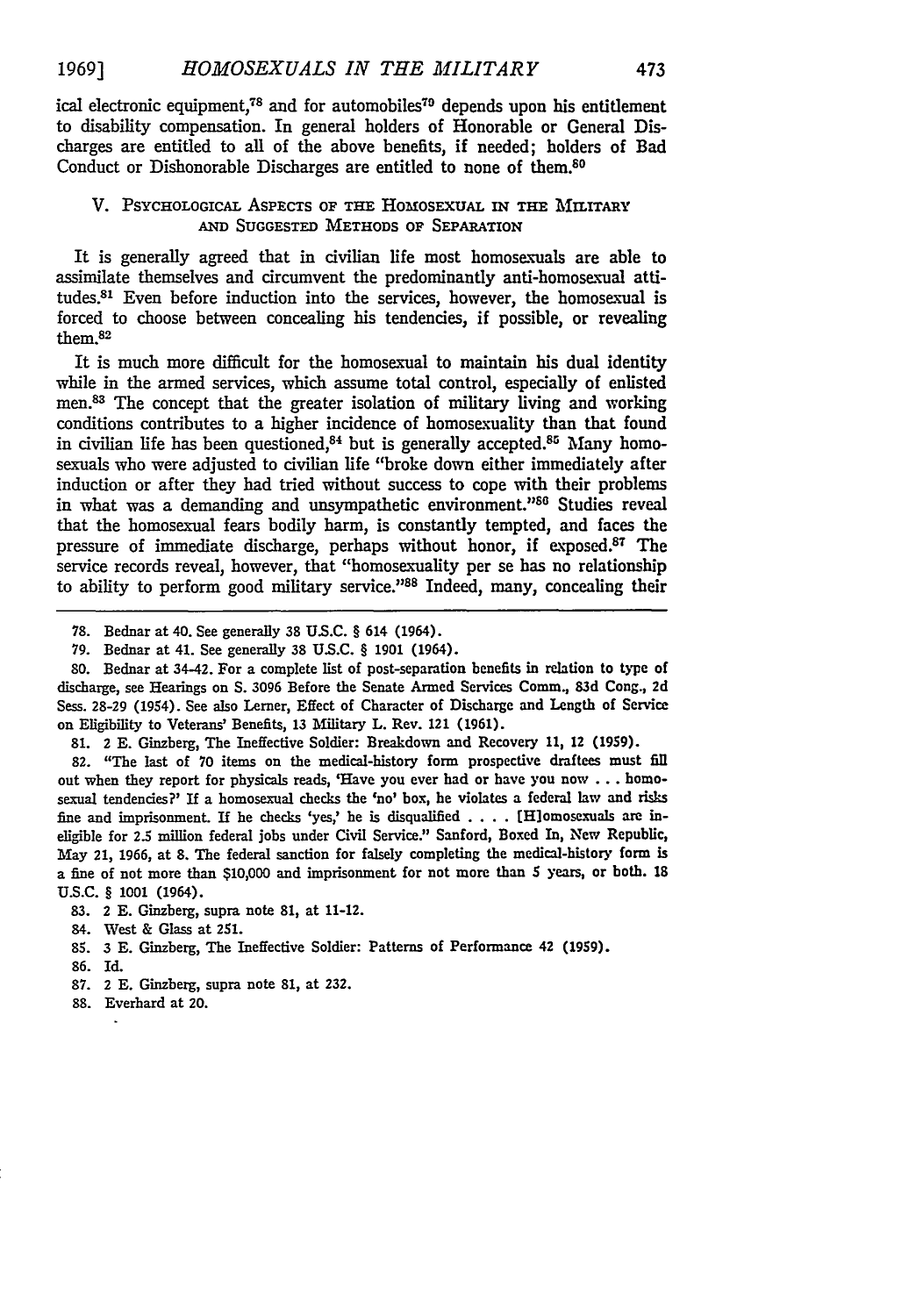homosexuality, served commendably.<sup>89</sup> Once the homosexual was separated from service he often was able to adjust again to civilian life.90

The Army through World War II maintained the strict policy of prompt separation in almost every case regardless of the service record of the individual.91 "The Army would not expose normal men to possible seduction by homosexuals, especially since the latter might be in a position to take advantage of rank."<sup>92</sup> Organizational difficulties and a sensitivity to public intolerance of the homosexual made him "a distracting, disturbing element in an organization where distractions and disturbances can have no place at the risk of the loss of discipline."<sup>93</sup> Assuming that prompt separation is required in cases of confirmed homosexuality, $94$  by what means should the termination from service be effected?

There seems to be little argument with the current treatment of Class **I** cases. The Class is well defined and the proscribed actions certainly constitute legitimate cause for courts-martial and Bad Conduct or Dishonorable discharges.

In Class II cases, however, the benefit to the services in providing for an Undesirable Discharge, a "punitive" discharge, is more difficult to justify.05 It may be argued that the homosexual has contributed to his situation through falsely stating that he did not have such tendencies when he was inducted.<sup>90</sup> It is reasonable to assume, however, that an individual who had adapted himself in civilian life could believe, however incorrectly, that he could adapt as well in the military.97 Furthermore, such falsehood, where intentional, itself constitutes a federal crime9s involving adequate sanctions without recourse to a punitive discharge.

Essentially, the Class II definition proscribes consensual sodomy. The same arguments against punishment of this act in civilian life can be applied to its commission while under military jurisdiction.<sup>90</sup> In general the civilian arguments for outlawing such acts stress the right of society to protect itself against the homosexual.<sup>100</sup> Homosexuals are so "nervous, secretive, and undepend-

90. 2 **E.** Ginzberg, supra note **81,** at 11-12. As to "normal post-separation adjustment" compare case histories id. at 246-48 & **117-19,** with id. at 60-63.

91. Id. at 103-04.

92. Id. at 112.

93. Everhard at 20. "They are, in short, military liabilities and must be discharged." Id.

94. Cures are not a service responsibility and the prognosis is almost always poor. Everhard at 20. See note 23 supra.

- **95.** West and Glass at **271.**
- **96.** See note 82 supra.

**97.** See text accompanying notes 92-94 supra.

**98.** See note **82** supra.

99. See, e.g., Sadoff, Sexually Deviated Offenders, 40 Temp. L.Q. **305, 315 (1967);** Comment, Sodomy Statutes-A Need for Change, **13** S.D.L. Rev. 384, 395-97 **(1968).**

100. Dworkin, Lord Devlin and the Enforcement of Morals, 75 Yale L.J. 986, 989 (1966).

**<sup>89.</sup>** 2 **E.** Ginzberg, supra note 81, at 232. See generally I. Bieber, Homosexuality **255-76** (1962) ("latent" homosexuals); M. Guttmacher & H. Weihofen, Psychiatry and the Law 112-13 (1952); K. Menninger, The Human Mind **286** (3d ed. 1946) (overcompensation by homosexuals).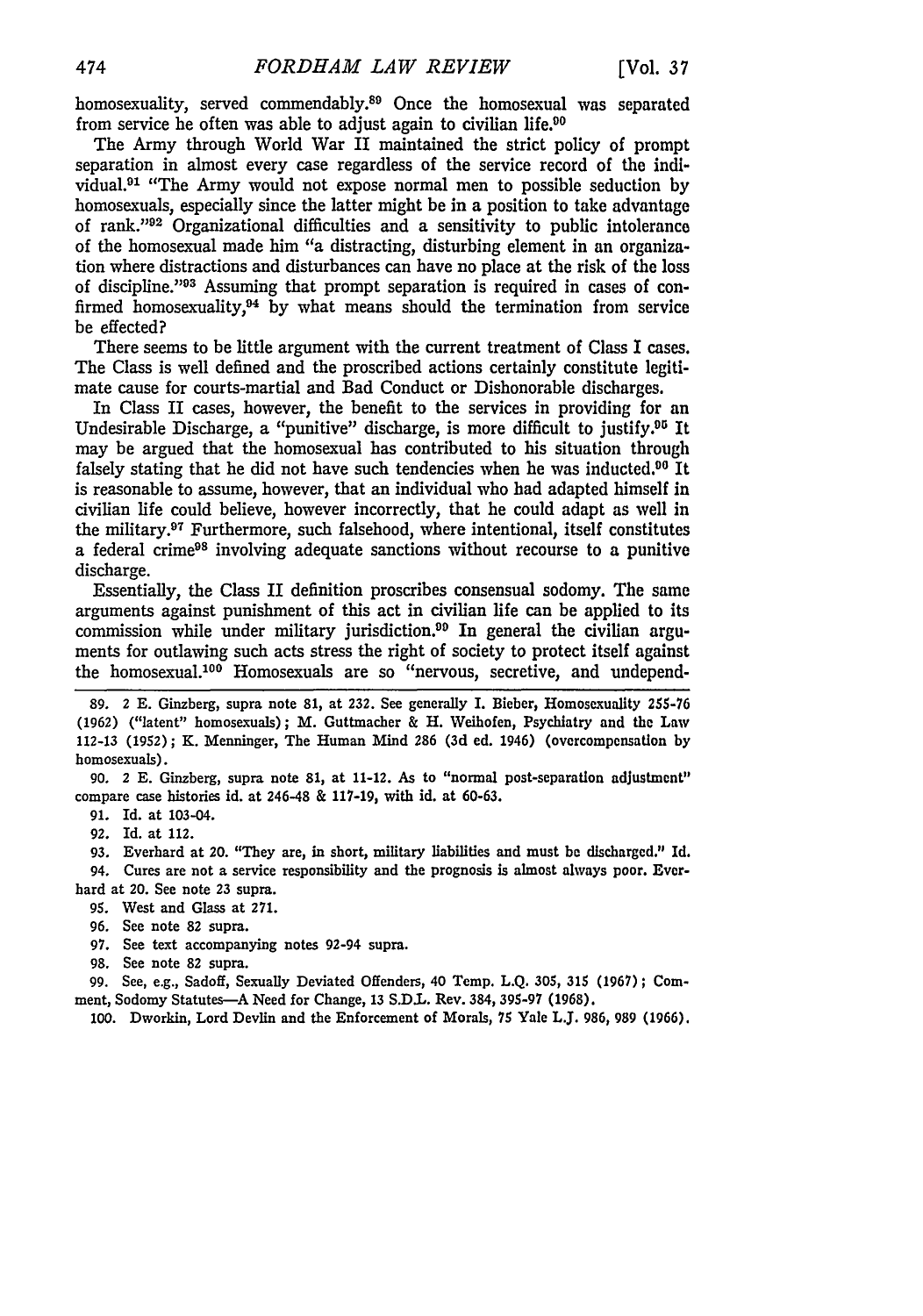able<sup>"101</sup> that their usefulness to society is lost.<sup>102</sup> Proponents<sup>103</sup> of anti-homosexual legislation have also contended that such behavior menaces the health of society and has a deleterious effect on family life, and that the consensual offenders, if not punished, would eventually turn to molestation of minors. Repeal of existing statutes, they have argued, would suggest toleration by the state and result in a license to commit the condemned acts.

These arguments justifying such legislation of morality have been rebutted by arguments stressing the mental illness usually related to the commission of homosexual acts.<sup>104</sup> To repeal the statutes, it is contended, would not give social or moral approval to the acts but would merely reflect the understanding that legislation cannot affect the tendencies of homosexuals.<sup>105</sup> Moreover the laws may be used to blackmail or coerce the offender.<sup>106</sup> The rationality of the latter approach is supported by the weight of current authority, $107$  and seems to be the more logical treatment.

Another correlation with civilian treatment accorded the homosexual may be made in considering the developing law of the status offender. Constitutional objections to the indefinite confinement of sexual psychopaths have not met with much success.<sup>108</sup> Such statutes are generally found to be civil in nature and thus the periods of confinement are not subject to the eighth amendment ban on cruel and unusual punishments.<sup>109</sup> Punitive confinement of a status offender, however, has been successfully challenged on constitutional grounds. *In Robinson v. California'"* a statute making it a misdemeanor for a person *"to* be addicted to the use of narcotics" was found to effect cruel and unusual punishment.<sup>111</sup> Punishment for the status must of course be distinguished from punishment for the commission of an overt act necessarily related to that status. Under the Uniform Code of Military Justice, for example, wrongful, conscious possession of narcotics is a court-martial offense.<sup>112</sup>

101. Cantor, Deviation and the Criminal Law, **55 J.** Crim. **L.C.** & P.S. 441, *450* (1964).

102. Id.

103. The arguments most often advanced by proponents of such legislation are collected in id. at 449-52.

104. Comment, supra note 99, at **395.** See also Comment, Deviate Sexual Behavior: The Desirability of Legislative Proscription, 30 Albany L. Rev. **291 (1966).**

105. Comment, supra note **99,** at 397.

106. "Statutory reform would at least eliminate the state from partnerships in blackmail.' Id. at 396.

107. See, e.g., Report of the Committee on Homosexual Offenses and Prostitution, Cmd. No. 247 (1957) (The Wolfenden Report).

108. See, e.g., Minnesota ex rel. Pearson v. Probate Court, **309 U.S.** 270 (1940).

109. In re Kemmerer, 309 Mich. 313, 15 N.W.2d **652** (1944), cert. denied, **329 U.S.** 767 (1946).

**110.** 370 U.S. 660 (1962).

**111.** Id. at 666. But see, e.g., People v. Nettles, 34 IlL 2d *52,* **213** NE.2d **536** (1966), holding that Robinson did not bar prosecution for possession of narcotics.

112. See UCMIJ, arts. 92, 134, **10** U.S.C. §§ 892, 934 (1954). See also Stubbs, Narcotic Offenses, **JAG J.,** June 1956, at 7-8.